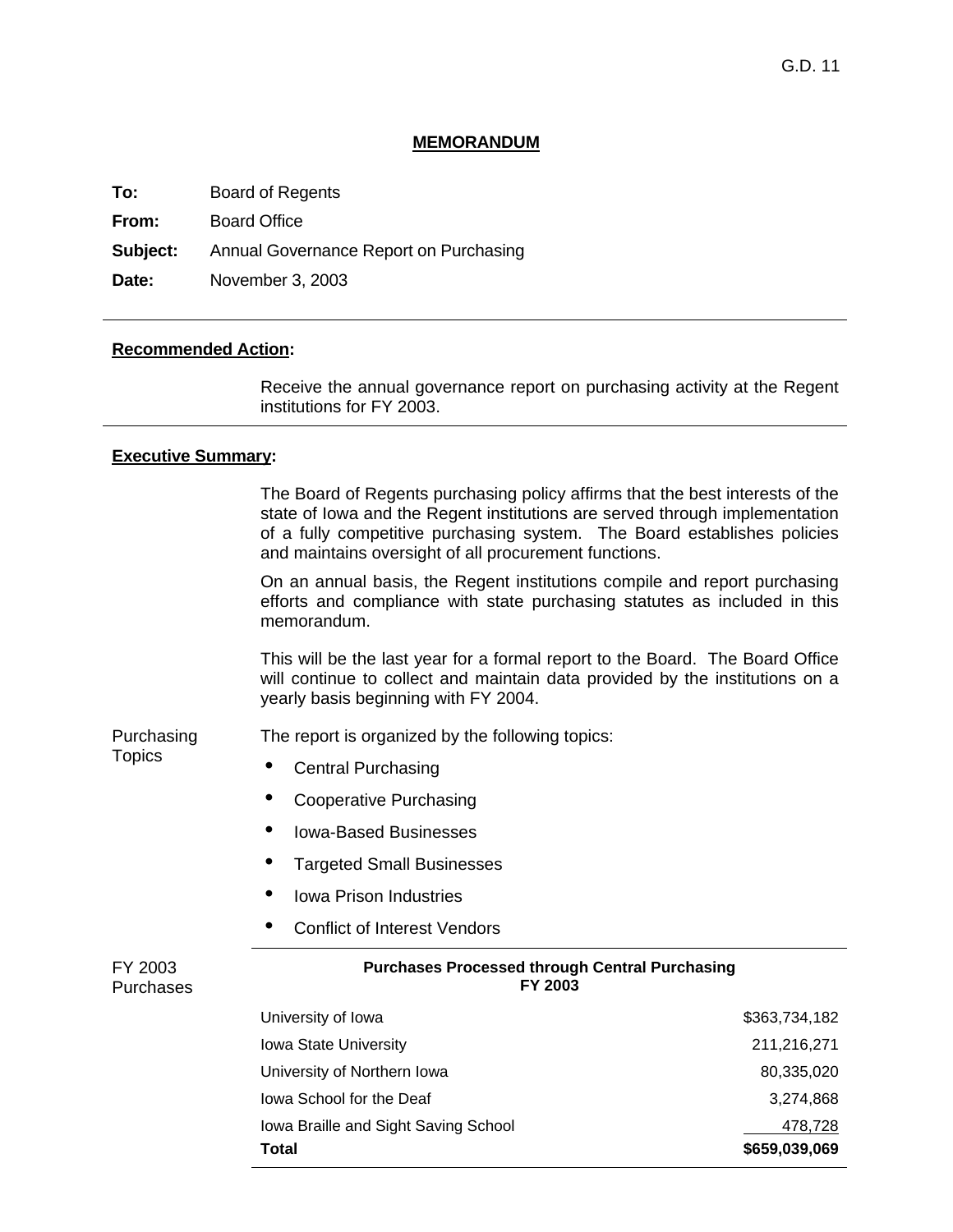# **Strategic Plan:**

 The Board's system of governance is intended to maintain confidence in the management of the Regent institutions while allowing the institutions relatively wide latitude in the administration of their internal affairs.

The review of purchasing activities is consistent with the Board's strategic plan to meet its priority of accountability by:

- Utilizing management systems that periodically measure achievements in each of the priorities and strategies identified in the Board's and institutions' strategic plans;
- Exercising exceptional stewardship of public resources and pursuing continuing quality improvement in programs and services by identifying and implementing best practices;
- Maximizing benefits to lowans and other citizens by determining appropriate needs for institutional resources and obtaining and managing them effectively;
- Ensuring compliance with Board policies and legal mandates through responsible oversight of operations; and
- Serving as an active and enthusiastic advocate and communicator for the Regent institutions, their students, and the citizens they serve by maintaining positive relationships with elected officials, other education sectors, the media, and the public at large.

# **Background:**

The Iowa Code authorizes the Board of Regents to contract for goods, services, and capital improvements [§18.3] and [Chapter 262] and requires the Board to give preference to Iowa-Based Businesses; Small Businesses; and Targeted Small Businesses [§15.102]. Requirements

The Regent Policy Manual:

- Delegates authority to the institutional presidents and superintendents to approve agreements and contracts for all goods and services purchased by the institutions;
- Includes extensive purchasing guidelines but also maintains approval for items such as capital improvements and related consulting contracts;
- Authorizes the institutional presidents and superintendents to establish a central purchasing authority at each institution to ensure that goods and services are competitively selected;
- Requires that each institution establish procedures to ensure that goods and services are competitively bid and describes bidding procedures;
- Encourages the institutions to utilize Iowa Prison Industries, Iowa Products and Labor, and Targeted Small Businesses; and
- Requires each institution to submit an annual report on purchasing, which reviews institutional purchasing efforts and compliance with state statutes and Board policies.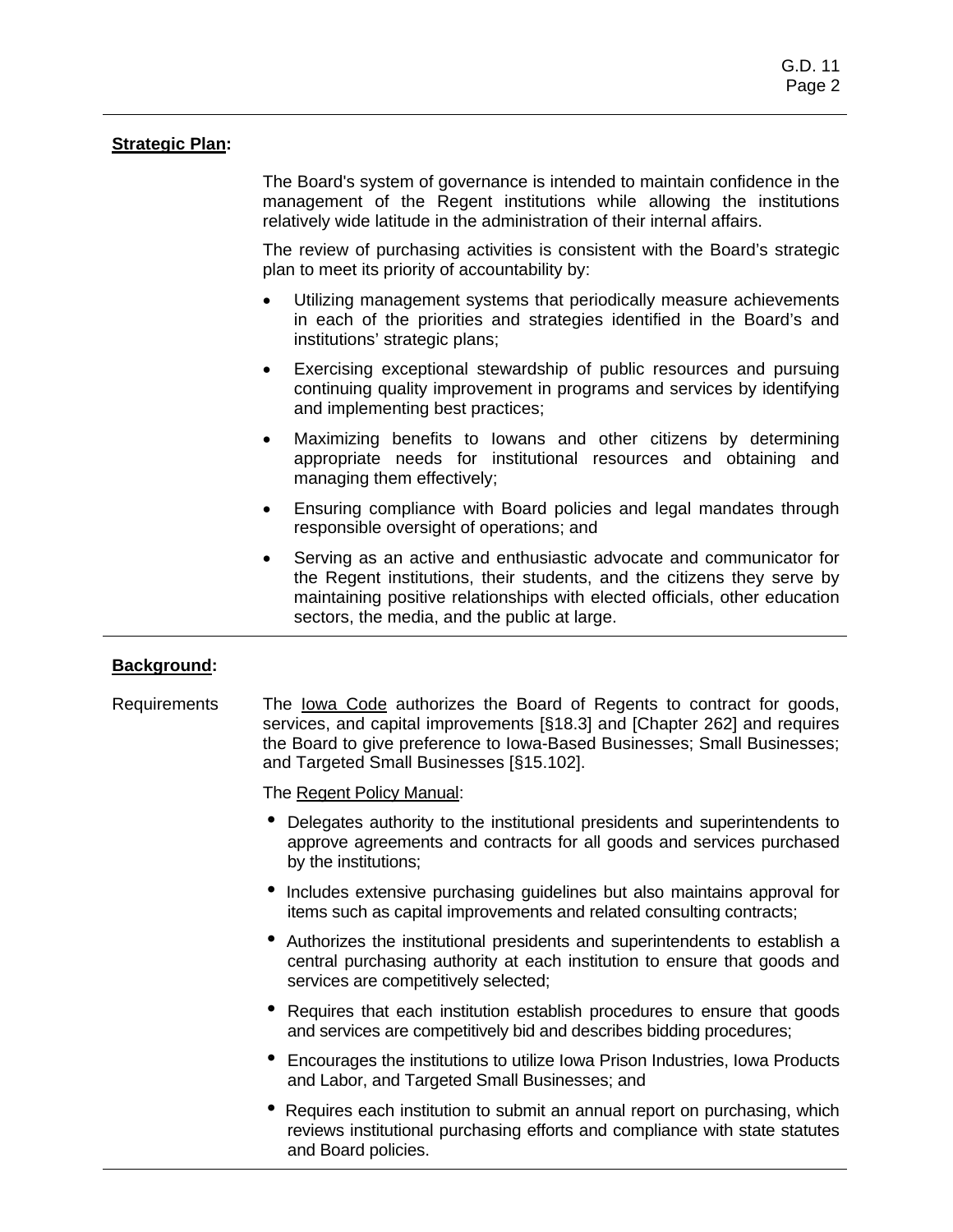# **Purchasing Topics:**

# (Pages 5 – 6) **Central Purchasing**

The institutions purchased just over \$659.0 million through central purchasing during FY 2003, an increase of nearly \$32.7 million (5.2%) over the \$626.3 million spent during FY 2002.

While state appropriations again were significantly reduced during FY 2003, purchases processed through Central Purchasing increased over FY 2002 as a result of the value-added services that central purchasing offices provide.

The central purchasing departments at the institutions process purchases for educational and administrative units as well as for a variety of auxiliary enterprises including residence halls, parking systems, and the University of Iowa Hospitals and Clinics. They also handle purchases for the gifts, grants, and contracts awarded to the institutions. Gift, grant, and contract funding for FY 2003 were record highs for SUI, ISU, and IBSSS.

The role of procurement in higher education has changed dramatically. There has been an increased dependency on capable and innovative centralized purchasing operations primarily due to significant technological advancements.

#### **Cooperative Purchasing**  (Pages 6 – 7)

Cooperative purchasing efforts allow the Regent institutions to maximize resources while reducing costs. Purchasing agents meet quarterly with other state and Board Office personnel to share current marketplace trends, discuss issues, and coordinate efforts.

Cooperative Purchasing efforts include Joint Regent Contracts, State of Iowa Contracts, and shared pricing agreements. The institutions also purchase directly from individual suppliers/contracts through the Educational and Institutional Cooperative Purchasing Consortium (E&I).

During FY 2003, the institutions purchased nearly \$166.6 million through Joint Regent Contracts and State of Iowa Contracts, an increase of almost \$5.9 million (3.7%) over FY 2002. The increase is attributed to the savings associated with combined purchasing power.

| Contract Type                 | FY 2002       | FY 2003       | Inc./Dec.   |
|-------------------------------|---------------|---------------|-------------|
| <b>Joint Regent Contracts</b> | \$152,062,825 | \$159,462,270 | \$7,399,445 |
| State of Iowa Contracts       | 8.613.390     | 7,100,024     | (1,513,366) |
| Total                         | \$160,676,215 | \$166,562,294 | \$5,886,079 |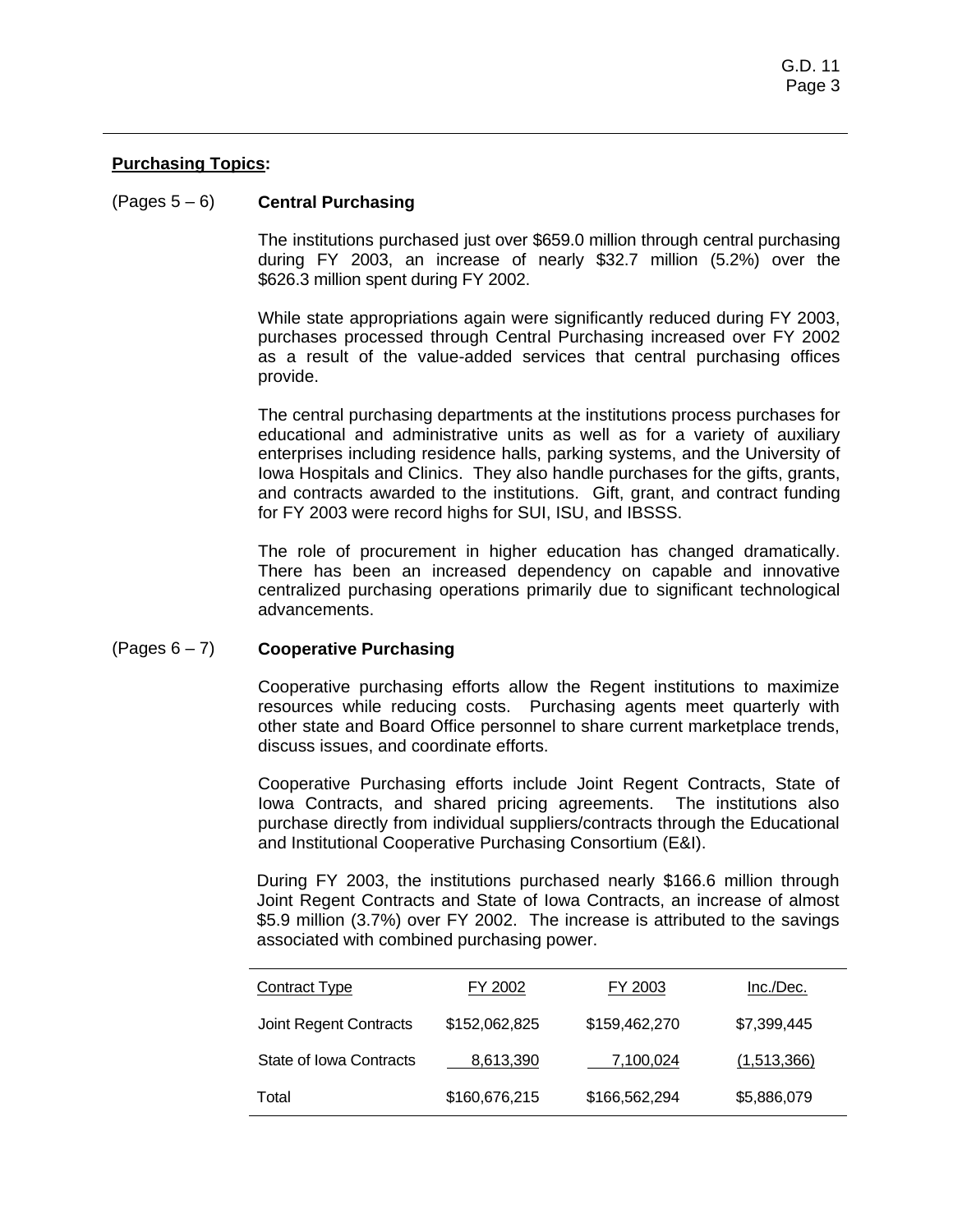### (Page 8) **Iowa-Based Businesses**

Regent institutional purchases from Iowa-based businesses for FY 2003:

- Totaled \$300.1 million, an overall increase of \$31.9 million (11.9%) over FY 2002; and
- Represented 45.5% of the total amount processed through central purchasing offices.

# (Page 9) **Targeted Small Businesses (TSBs)**

The institutions reported total institution-wide purchases just over \$8.1 million from TSBs during FY 2003, a \$78,689 (1.0%) decrease from FY 2002. Not all TSB purchases are made through central purchasing offices.

FY 2003 purchases from TSBs represent 2.5% of total institution-wide purchases after adjusting for items such as annual or multi-year contracts, publications, advertising, state contracts, and items not available from TSBs.

#### **Iowa Prison Industries (IPI)** (Page 10)

During FY 2003, purchases from IPI totaled just over \$1.2 million. This represents a \$556,569 (30.9%) decrease from the \$1.8 million expended with IPI in FY 2002. This is primarily due to larger furniture purchases made for residence hall projects during FY 2002. Budget cuts also played an important role in discretionary spending.

| Institution  | FY 2002     | FY 2003     | Inc./Dec.   | <b>Percentage</b> |
|--------------|-------------|-------------|-------------|-------------------|
| SUI          | \$86,110    | \$853,903   | \$767,793   | 891.6%            |
| ISU          | 1,690,323   | 347,806     | (1,342,517) | (79.4%)           |
| UNI          | 20,652      | 40,085      | 19,433      | 94.1%             |
| ISD          | 1.765       | 540         | (1,225)     | $(69.4\%)$        |
| <b>IBSSS</b> | 128         | 75          | (53)        | $(41.4\%)$        |
| Total        | \$1,798,978 | \$1,242,409 | (\$556,569) | $(30.9\%)$        |

# (Page 10) **Conflict of Interest Vendors**

During FY 2003, the Board approved 14 new vendors. Eight vendors were removed from the list since they do not continue to pose conflicts. There were 121 approved vendors with potential conflicts of interest at June 30, 2003.

The institutions spent a total of \$661,651 with conflict of interest vendors during FY 2003, a \$258,932 (64.3%) increase over the \$402,719 made in FY 2002. Purchases fluctuate from year to year based on institutional needs for products and services.

#### **Regent Exhibit Book**  The Regent Exhibit Book contains the institutions' individual submissions, which elaborates on the following:

- IFY 2003 accomplishments;
- $\bullet$   $\Box$  FY 2004 plans; and
- Current Procedures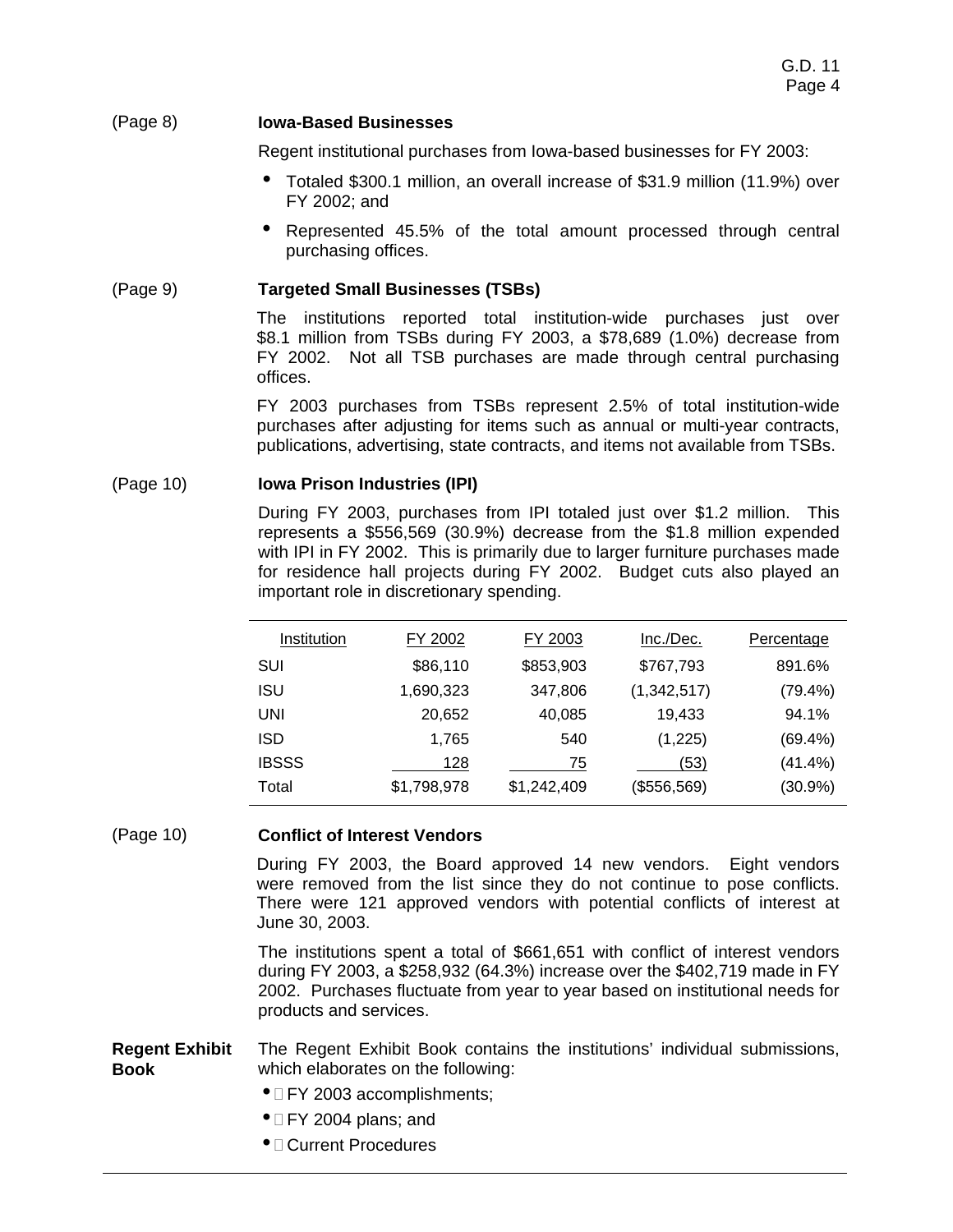### **Analysis:**

The role of procurement in higher education has changed dramatically. There has been an increased dependency on capable and innovative centralized purchasing operations primarily due to significant technological advancements. **Central Purchasing** 

> Board policies affirm that the best interests of the State of Iowa and the Regent institutions are served through implementation of a fully competitive purchasing system fostered by the use of open specifications, competitive bids or quotations, and awards to the lowest responsible and responsive bidder.

> Through institutional and collaborative efforts, purchasing personnel facilitate purchasing efficiencies and effectiveness to reduce costs and add value by:

- Combining purchasing power, maximizing resources, and by improving purchasing and payment methods;
- Delivering more services through contract negotiation, RFP development, bid coordination, cost avoidance, risk assessment, marketplace knowledge, numerous cooperative purchasing contracts and opportunities, and institutional coordination efforts;
- Analyzing campus needs and buying cycles to create cost-effective purchasing solutions;
- Developing and maintaining qualified supplier databases;
- Providing consistent and standardized policies and procedures;
- Gathering and disseminating statistical information from a central location;
- Ensuring efficient and effective vendor selection, order placement, delivery, verification of receipt, and payment; and
- Assuring compliance with state laws and Board policies.

| <b>Purchases Processed through Central Purchasing</b><br>FY 1999 - FY 2003 |               |               |               |               |                |  |
|----------------------------------------------------------------------------|---------------|---------------|---------------|---------------|----------------|--|
|                                                                            | FY 1999       | FY 2000       | FY 2001       | FY 2002       | <u>FY 2003</u> |  |
| SUI                                                                        | \$277,445,215 | \$303,483,715 | \$337,315,791 | \$355,547,158 | \$363,734,182  |  |
| <b>ISU</b>                                                                 | 100,552,872   | 117,271,183   | 166,644,568   | 195,712,107   | 211,216,271    |  |
| UNI                                                                        | 36,960,856    | 36,684,698    | 54,361,639    | 71,226,395    | 80,335,020     |  |
| ISD                                                                        | 2,636,630     | 3,041,610     | 3,738,954     | 3,211,730     | 3,274,868      |  |
| <b>IBSSS</b>                                                               | 710,797       | 725,981       | 641,508       | 659,000       | 478,728        |  |
| Total                                                                      | \$418,306,370 | \$461,207,187 | \$562,702,460 | \$626,356,390 | \$659,039,069  |  |

Purchases have gradually increased over the past five fiscal years as a result of the value-added services that central purchasing offices provide.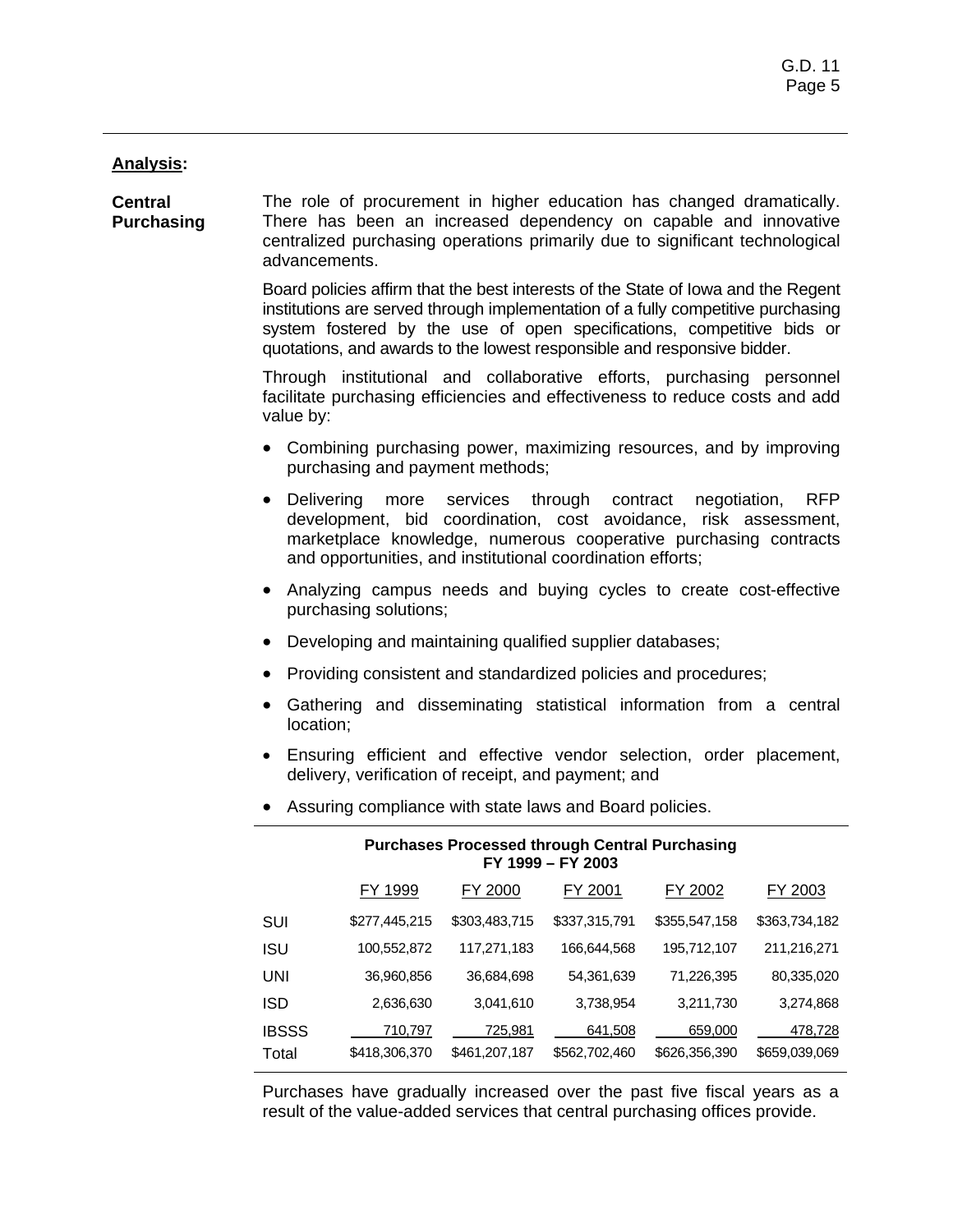Procurement cards provide a more efficient and cost-effective procedure than written purchase orders (PO's) for purchasing low-value, small-dollar transactions and allow purchasing professionals to concentrate on highdollar, more complex acquisitions. The institutions monitor the cards regularly and have security measures in place to ensure appropriate usage. Procurement **Cards** 

> Over the past five years, thousands of written purchase orders have been eliminated as the number of procurement cards and purchases with them have increased. This has resulted in cost savings for the institutions, central purchasing staffs having more time to focus on value-added activities, and employees having immediate access to items. Procurement cards are accepted world wide and can be used 24 hours a day, 7 days a week, 365 days a year.

|                          | FY 1999      | FY 2000      | FY 2001                                | FY 2002 | FY 2003 |
|--------------------------|--------------|--------------|----------------------------------------|---------|---------|
| Written PO's             | 66,167       | 61.447       | 52,240                                 | 43.381  | 40,644  |
| Procurement<br>Cards     | 1.513        | 1.680        | 2.088                                  | 2.827   | 3,523   |
| Procurement<br>Purchases | \$14,588,880 | \$19,179,269 | \$23,606,550 \$38,662,226 \$50,283,882 |         |         |

**Cooperative Purchasing** Cooperative purchasing efforts allow the Regent institutions to maximize resources while reducing costs. Purchasing agents meet quarterly with other state and Board Office personnel to share current marketplace trends, discuss issues, and coordinate efforts.

> Purchasing agents participate in local, regional, and national meetings and actively monitor listserves and web sites of cooperative purchasing groups to remain knowledgeable regarding procurement opportunities. Agents also perform price analyses to determine whether utilizing contracts or consortium pricing agreements is in their best interest.

> When soliciting bids, purchasing agents ask whether other Regent institutions or state agencies can use the pricing offered. Institutional cooperative guidelines require that each institution's purchasing management is notified of these agreements and include details of the offer. Agents then assess value to their respective institution, and, if used, notify the originating institution. This increases future joint Regent contracting opportunities and leverages joint purchasing power.

> Cooperative Purchasing efforts include Joint Regent Contracts (JRC), State of Iowa Contracts, and shared pricing agreements. The institutions also purchase directly from individual suppliers/contracts through the Educational and Institutional Cooperative Purchasing Consortium (E&I).

> The institutions strive to maintain the proper balance among cooperative purchasing and other guidelines (Iowa-Based Businesses, Targeted Small Businesses, and Iowa Prison Industries) while serving the needs of the campuses by providing the best value at the best price.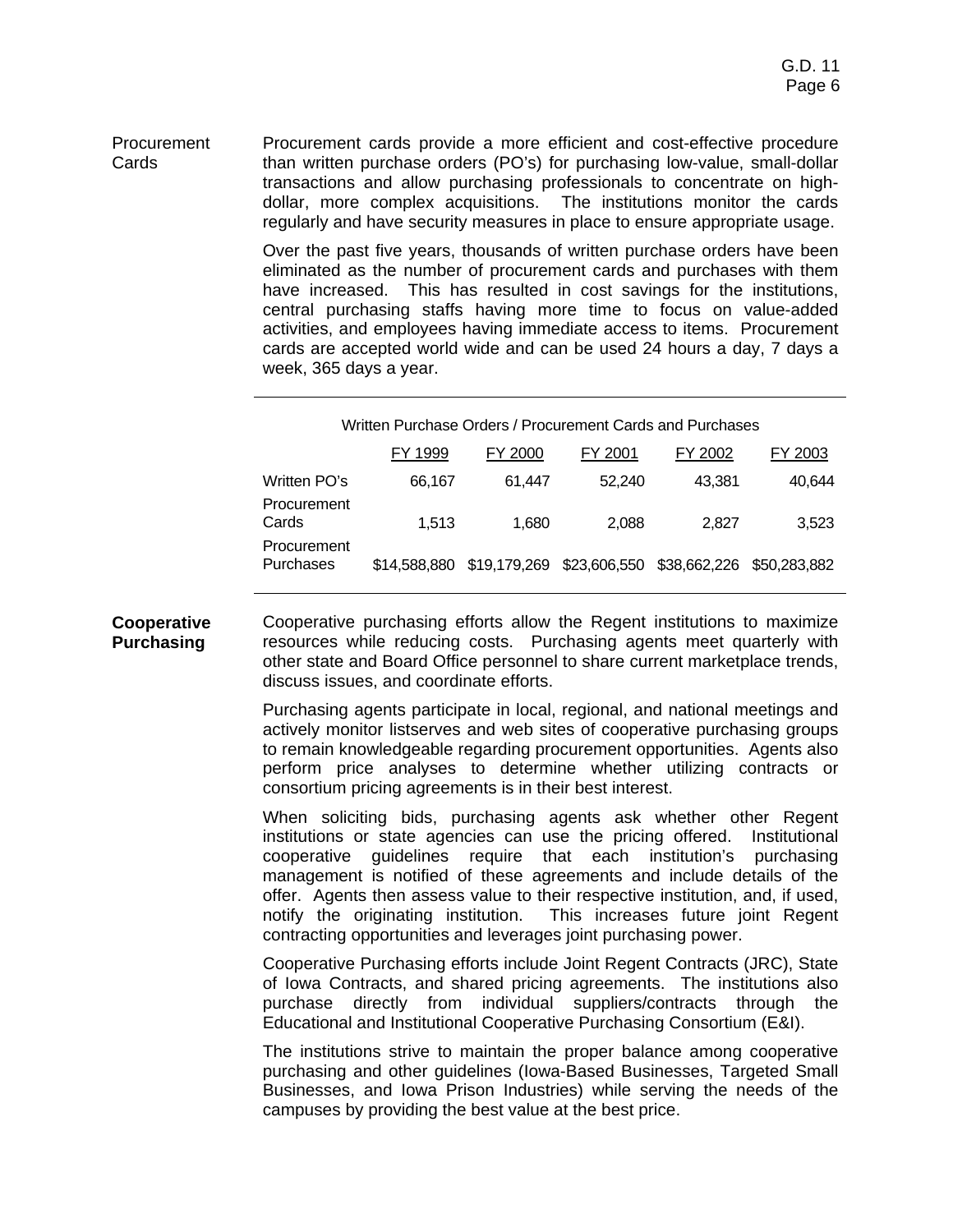#### Joint Regent Contracts consolidate like commodities from the institutions into a single contract. This minimizes individual institutions' efforts while maximizing commodity volume to gain better prices which otherwise could not be achieved. Joint Regent **Contracts**

The institutions purchase a variety of products through numerous vendors using Joint Regent Contracts such as pharmaceutical drugs and medical supplies. The Regent Exhibit Book contains a listing of all such joint contracts effective during FY 2003.

| <b>Joint Regent Contract Purchases</b><br>FY 1999 - FY 2003 |               |               |               |               |               |  |  |
|-------------------------------------------------------------|---------------|---------------|---------------|---------------|---------------|--|--|
| Institution                                                 | FY 1999       | FY 2000       | FY 2001       | FY 2002       | FY 2003       |  |  |
| SUI                                                         | \$88,976,713  | \$93,032,252  | \$102,673,661 | \$134,093,299 | \$138,624,121 |  |  |
| isu                                                         | 10,637,327    | 12,292,768    | 12.491.051    | 13,196,244    | 15,686,356    |  |  |
| UNI                                                         | 2,620,832     | 2,476,573     | 3,691,407     | 4,725,785     | 5,123,269     |  |  |
| ISD                                                         | 0             | 0             | 100.692       | 46.056        | 14,232        |  |  |
| <b>IBSSS</b>                                                | 17,658        | 20,457        | 11,892        | 1,441         | 14,292        |  |  |
| Total                                                       | \$102,252,530 | \$107,822,050 | \$118,968,703 | \$152,062,825 | \$159,462,270 |  |  |

During FY 2003, the institutions purchased nearly \$159.5 million through Joint Regent Contracts, an increase of nearly \$7.4 million (4.9%) over the \$152.1 million spent during FY 2002.

The Regent institutions cooperatively work with the Iowa Department of General Services (IDGS) and share contracts whenever possible. The institutions have standard language in their contracts that allow the State of Iowa to use the Regent contracts and the Regents may access current State of Iowa contracts and related information on the IDGS web site. State of Iowa **Contracts** 

> Regent institutional staff and IDGS staff communicate regularly through quarterly purchasing meetings and through other correspondence.

> > **State of Iowa Contract Purchases**

| FY 1999 - FY 2003 |             |             |             |             |             |  |
|-------------------|-------------|-------------|-------------|-------------|-------------|--|
| Institution       | FY 1999     | FY 2000     | FY 2001     | FY 2002     | FY 2003     |  |
| SUI               | \$2,662,380 | \$3,948,258 | \$5,270,202 | \$5,712,986 | \$3,934,981 |  |
| ISU               | 1,937,440   | 2,342,650   | 2,911,520   | 2,145,245   | 2,448,868   |  |
| UNI               | 693,453     | 539,992     | 596,891     | 629,290     | 630,309     |  |
| ISD*              | 0           | 27,846      | 74,801      | 105,295     | 55,508      |  |
| IBSSS*            | 19,154      | 16,243      | 11,968      | 20,574      | 30,358      |  |
| Total             | \$5,312,427 | \$6,874,989 | \$8,865,382 | \$8,613,390 | \$7,100,024 |  |

\*Does not include goods purchased through ISU.

During FY 2003, the institutions purchased \$7.1 million through the State of Iowa Contracts, a decrease of \$1.5 million (17.6%) from the \$8.6 million spent during FY 2002.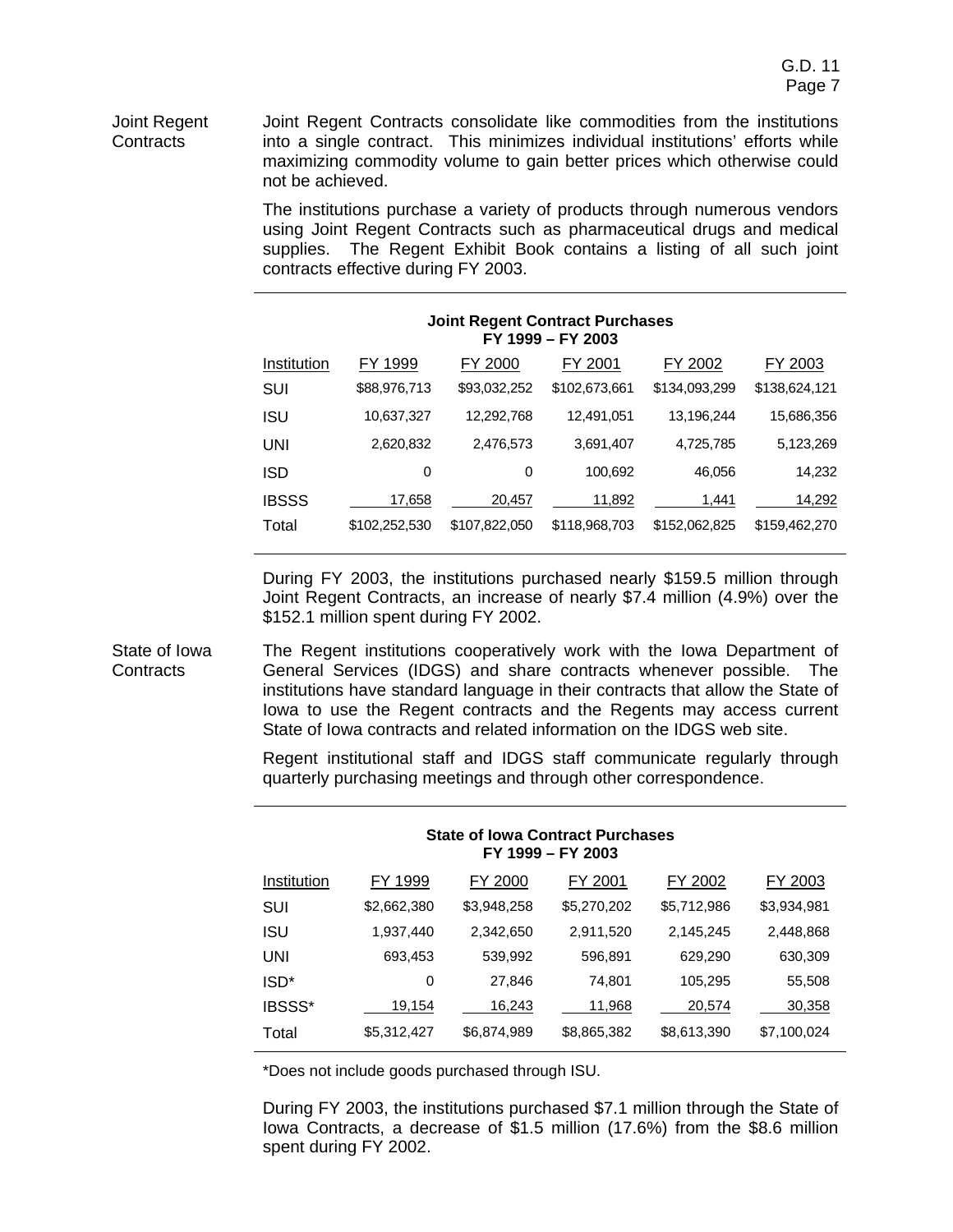#### **Iowa-Based Businesses** The Board and the institutions are committed to purchases from Iowa-based businesses whenever possible.

Requirements The lowa Code requires state and local governing bodies to give preference to Iowa-based businesses, small businesses, and targeted small businesses when purchasing materials, products, supplies, provisions, and other articles purchased at public expense [Chapter 73].

# Iowa-Based **Businesses**

# **Purchases from Iowa-Based Businesses FY 2002 – FY 2003**

| FY 2002       | FY 2003       | Inc./Dec.    | Percentage |
|---------------|---------------|--------------|------------|
| \$117,764,326 | \$140,578,626 | \$22,814,300 | 19.4%      |
| 108,611,603   | 116,292,534   | 7,680,931    | 7.1%       |
| 39,768,967    | 41,044,855    | 1,275,888    | 3.2%       |
| 1,701,868     | 1,888,951     | 187,083      | 11.0%      |
| 434,238       | 328,751       | (105,487)    | (24.3%)    |
| \$268,281,002 | \$300,133,717 | \$31,852,715 | 11.9%      |
|               |               |              |            |

The institutions collectively increased purchases from Iowa-based businesses by nearly \$31.9 million (11.9%) over FY 2002.

| <b>Purchases by Sources</b><br>(in thousands)<br>FY 1999 - FY 2003 |           |               |               |           |               |
|--------------------------------------------------------------------|-----------|---------------|---------------|-----------|---------------|
|                                                                    | FY 1999   | FY 2000       | FY 2001       | FY 2002   | FY 2003       |
| Iowa Bus, Small                                                    | \$56,835  | \$60,991      | \$66,019      | \$53,249  | \$54,363      |
| Iowa Bus, Not Small                                                | 108,575   | 143,481       | 171,619       | 215,032   | 245,771       |
| Iowa Bus. Subtotal                                                 | \$165,410 | \$204,47<br>2 | \$237,63<br>8 | \$268,281 | \$300,13<br>4 |
| Out of State                                                       | 250,420   | 253,651       | 322,385       | 355,586   | 353,149       |
| Out of Country                                                     | 2,476     | 3,084         | 2,679         | 2,489     | 5,756         |
| Total Purchases                                                    | \$418,306 | \$461,20      | \$562,70<br>2 | \$626,356 | \$659,03<br>9 |

#### All Sources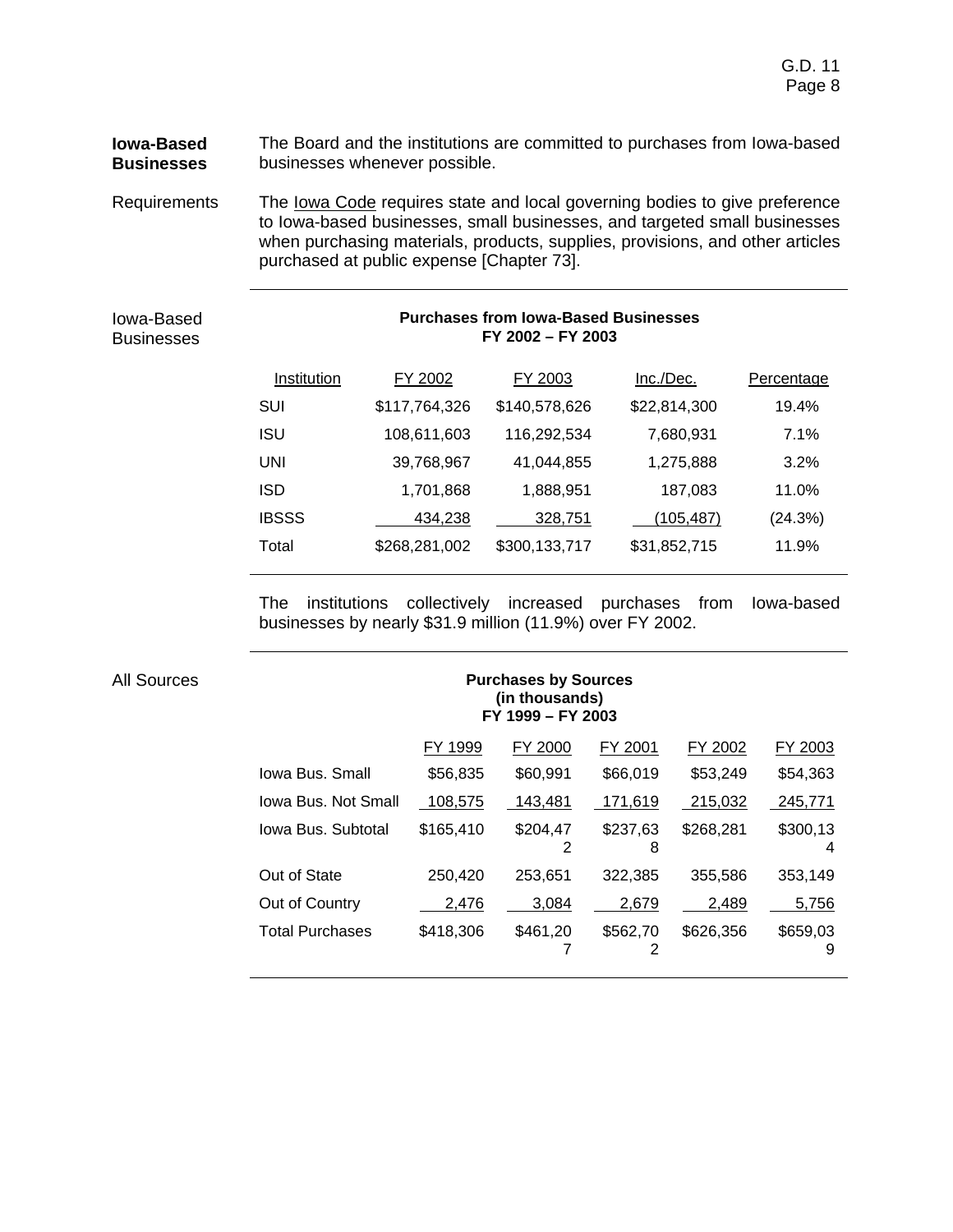**Targeted Small Businesses (TSBs)**  The institutions are encouraged to purchase from TSBs whenever possible.

Requirements The Iowa Code:

- Defines a targeted small business as a business that is:
	- At least 51% owned, operated, and actively managed by one or more women, minorities, or persons with disabilities;
	- Located in Iowa;
	- Operated for profit; and
	- Has an annual gross income of less than \$3 million computed as an average of the three preceding fiscal years [§15.102].
- Requires that agencies have procurement goals of at least 10% of their goods and services from certified TSBs [§73.16].

Other Minority Purchases The Regent institutions purchase products from TSBs that have not gone through the state's certification process. Targeted small businesses that do not become certified with the State of Iowa cannot be counted in the state's TSB purchasing totals.

> The central purchasing departments at the institutions process purchases using a variety of funding including federal sources. Federal guidelines also have diversity initiatives and goals. The institutions make purchases from federally classified Minority Business Enterprises (MBE) and Women Business Enterprises (WBE) nationwide.

| es. | <b>Purchases from TSBs</b><br>FY 2002 - FY 2003 |             |             |            |            |  |
|-----|-------------------------------------------------|-------------|-------------|------------|------------|--|
|     |                                                 | FY 2002     | FY 2003     | Inc./Dec.  | Percentage |  |
|     | <b>SUI</b>                                      | \$5,936,926 | \$6,221,606 | \$284,680  | 4.8%       |  |
|     | <b>ISU</b>                                      | 1,090,732   | 889,325     | (201, 407) | (18.5%)    |  |
|     | UNI                                             | 1,141,690   | 977,173     | (164, 517) | $(14.4\%)$ |  |
|     | <b>ISD</b>                                      | 3,397       | 3,588       | 191        | 5.6%       |  |
|     | <b>IBSSS</b>                                    | 6,441       | 8,805       | 2,364      | 36.7%      |  |
|     | Total                                           | \$8,179,186 | \$8,100,497 | (\$78,689) | $(1.0\%)$  |  |

Not all TSB purchases are made through central purchasing offices. FY 2003 purchases from TSBs represent 2.5% of total institution-wide purchases after adjusting for items such as annual or multi-year contracts, publications, advertising, state contracts, and items not available from TSBs.

Iowa Prison Industries employs staff and inmates at each of the three Iowa Department of Corrections institutions (Anamosa, Fort Madison, and Mitchellville) to provide products and services. **Iowa Prison Industries (IPI)**

> The Iowa Code requires state agencies to purchase goods furnished by Iowa Prison Industries (IPI) unless those goods do not meet the performance characteristics of similar goods used by the agencies or unless IPI cannot deliver similar goods, comparable both in performance and price, within a reasonable length of time [§904.808].

> The Regent Policy Manual encourages the institutions to purchase from Iowa Prison Industries unless exempted under special circumstances.

# Expenditure